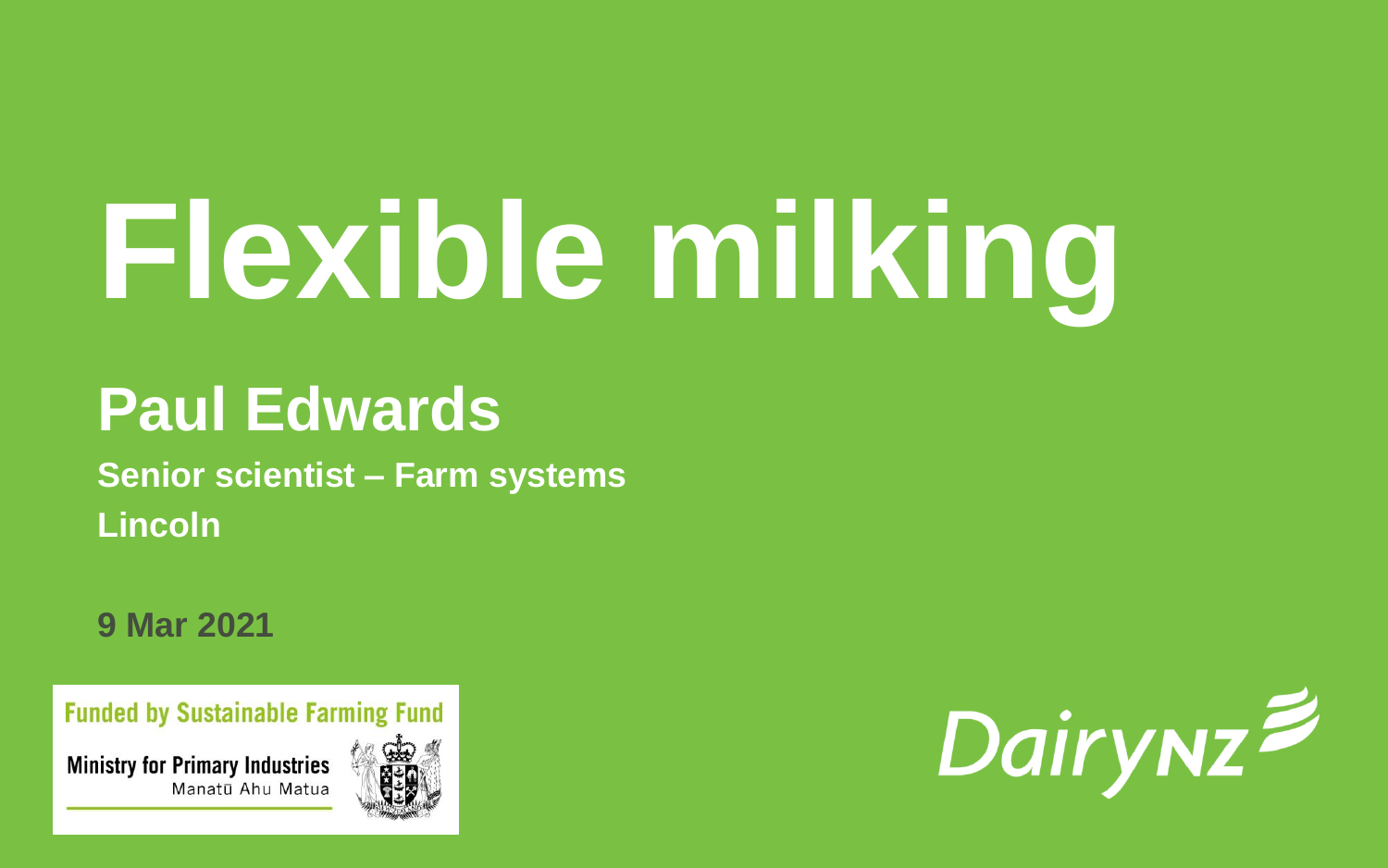## **Why flexible milking?**

Can we adapt milking intervals to improve workplace attractiveness?

- Hours
- Flexibility

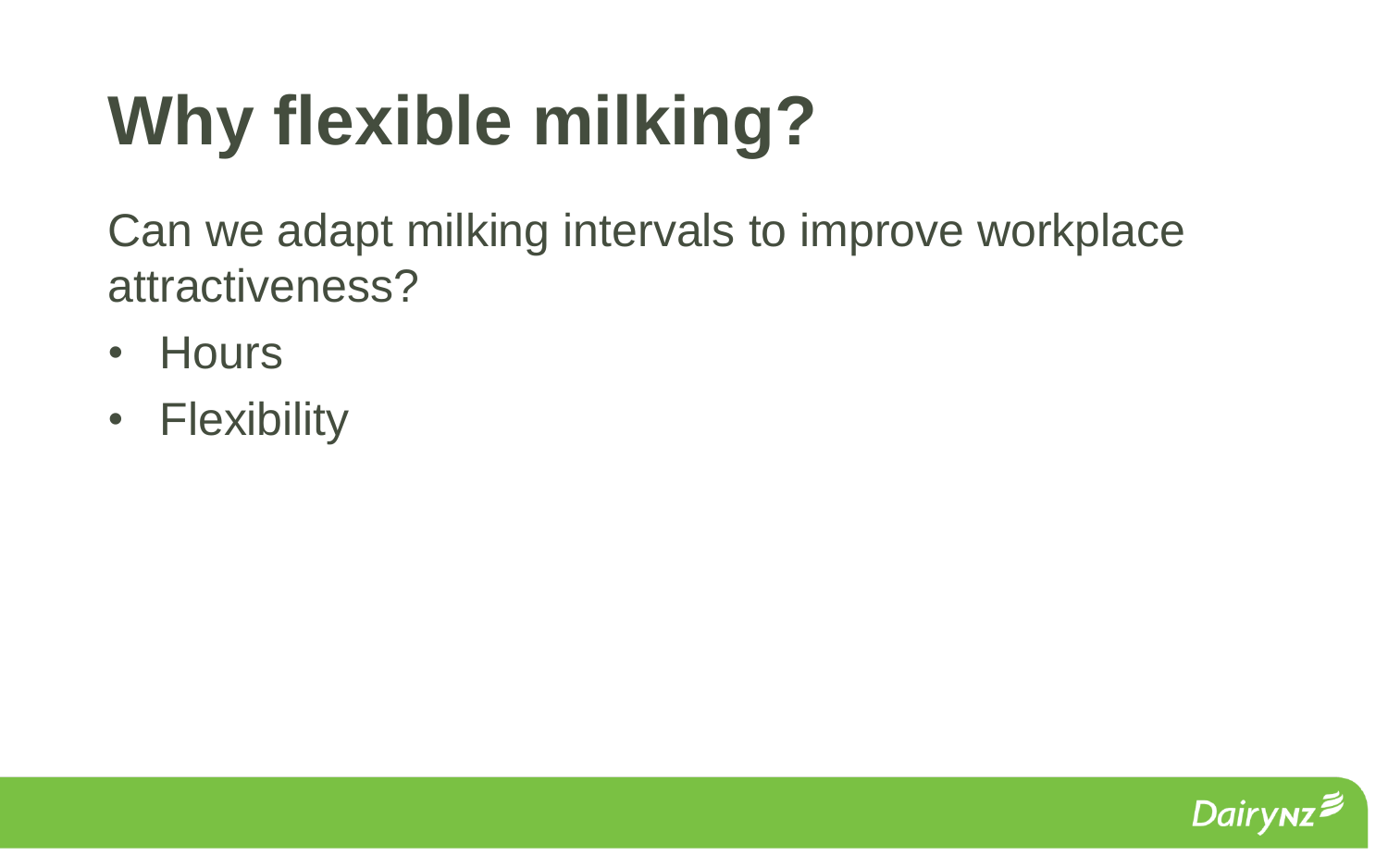#### Timing of when different milking frequencies are used from a survey of 333 farms in 2019/20



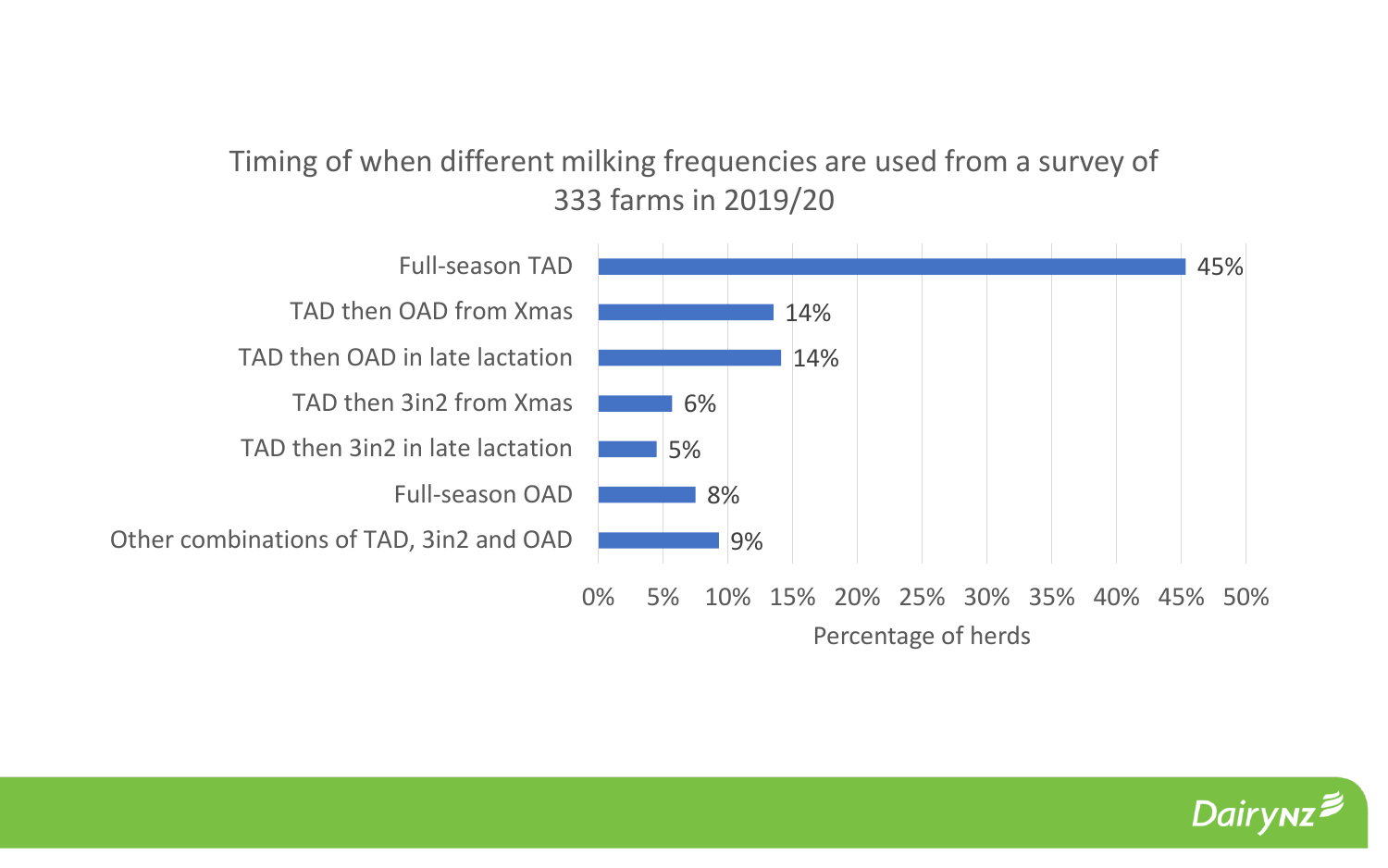#### **Full-season OAD**

- Ultimate for flexibility
- Impact on production?
- Well suited

• Could suit

• Suited to 3-in-2?



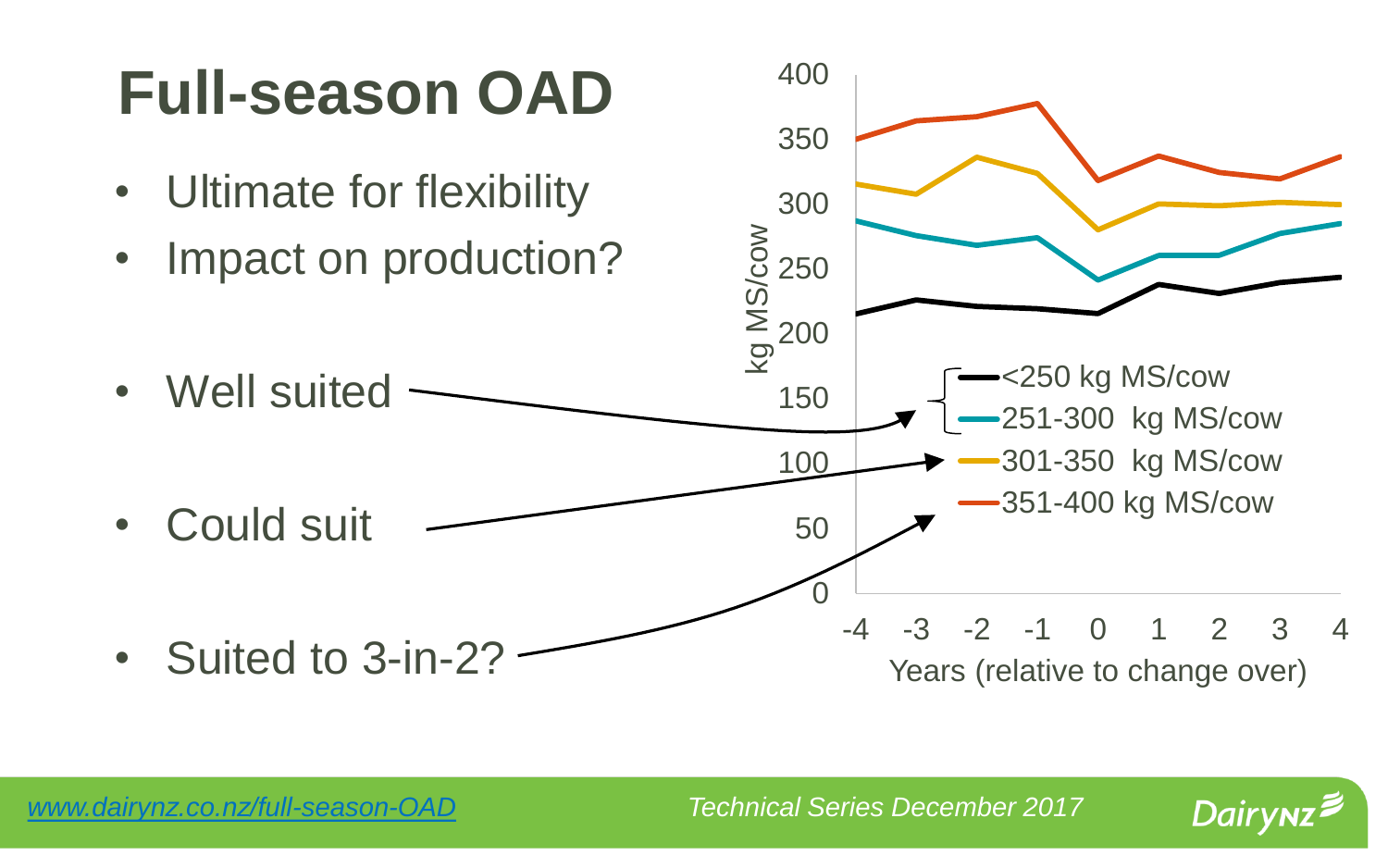### **Why 3-in-2?**

- OAD milking is a suitable strategy for many farms but harder to justify for others
- Milk secretion linear up to 16-18 hours
	- Effect of consecutive long intervals, higher production?

Can 3-in-2 play a greater role in our farm systems?

- 3-year SFF project "Flexible Milking"
- Increased confidence to adopt, optimise, and support the use of 3-in-2 milking





Davis et. al., (1998) https://doi.org/10.1017/S0022029997002562

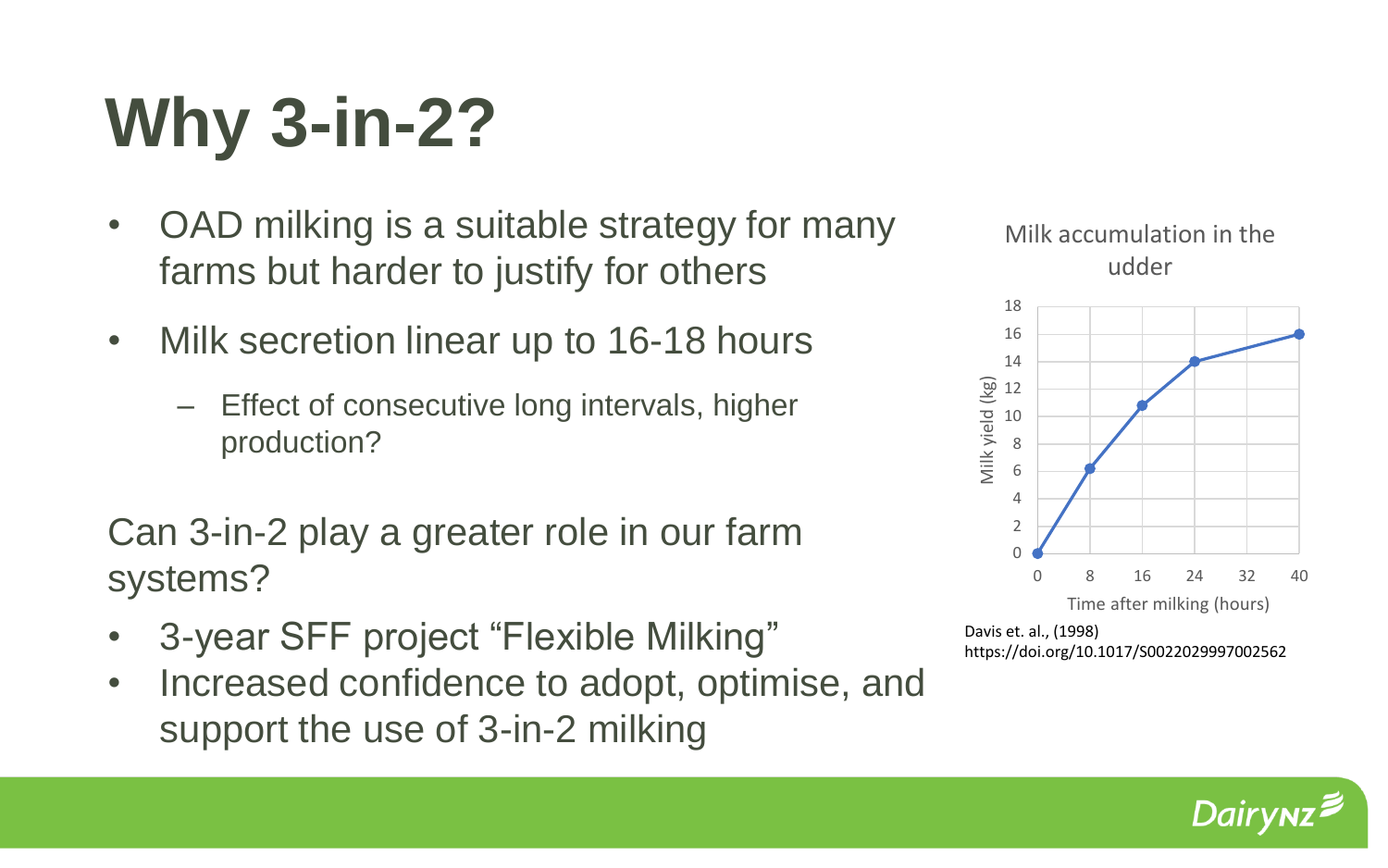### **Test system effects with farmlets**



- TAD: 6am, 4pm (10-14)
- 3in2: 5am, 5pm, 11am (12-18-18)
- Stocking rate 3.5 cows/ha (31% heifers)
- Lincoln University Research Dairy Farm

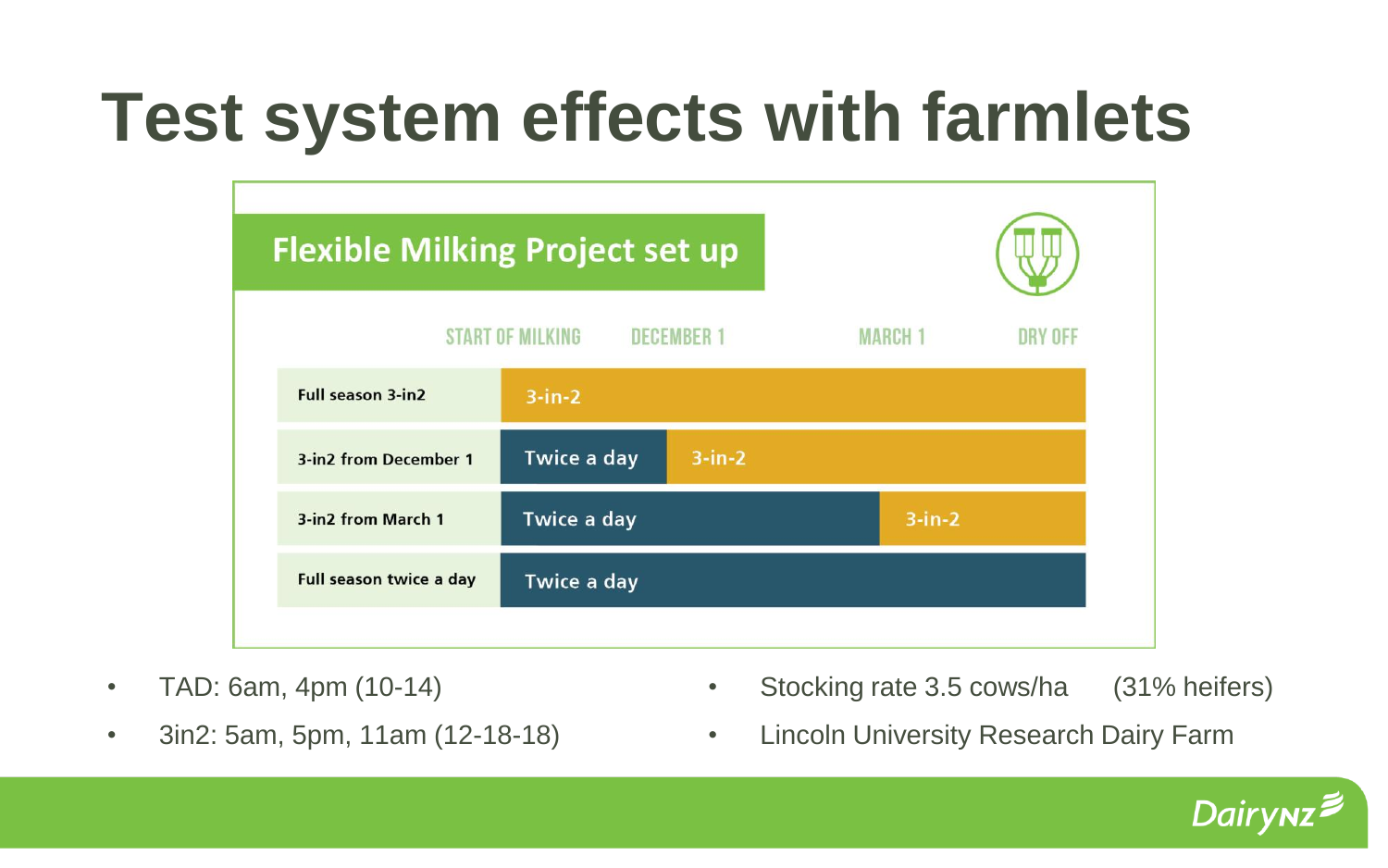# **Farmlet production**

- Herd producing 11,000 lb milk/cow on TAD, there is likely to be a 4.4 lb/cow/day decrease for each day of 3-in-2
- Not all components affected evenly
	- Higher milk price for 3-in-2
- No difference in SCS

Note: 1 year study, no carry over effects On commercial farms the additional time may allow improved decisions



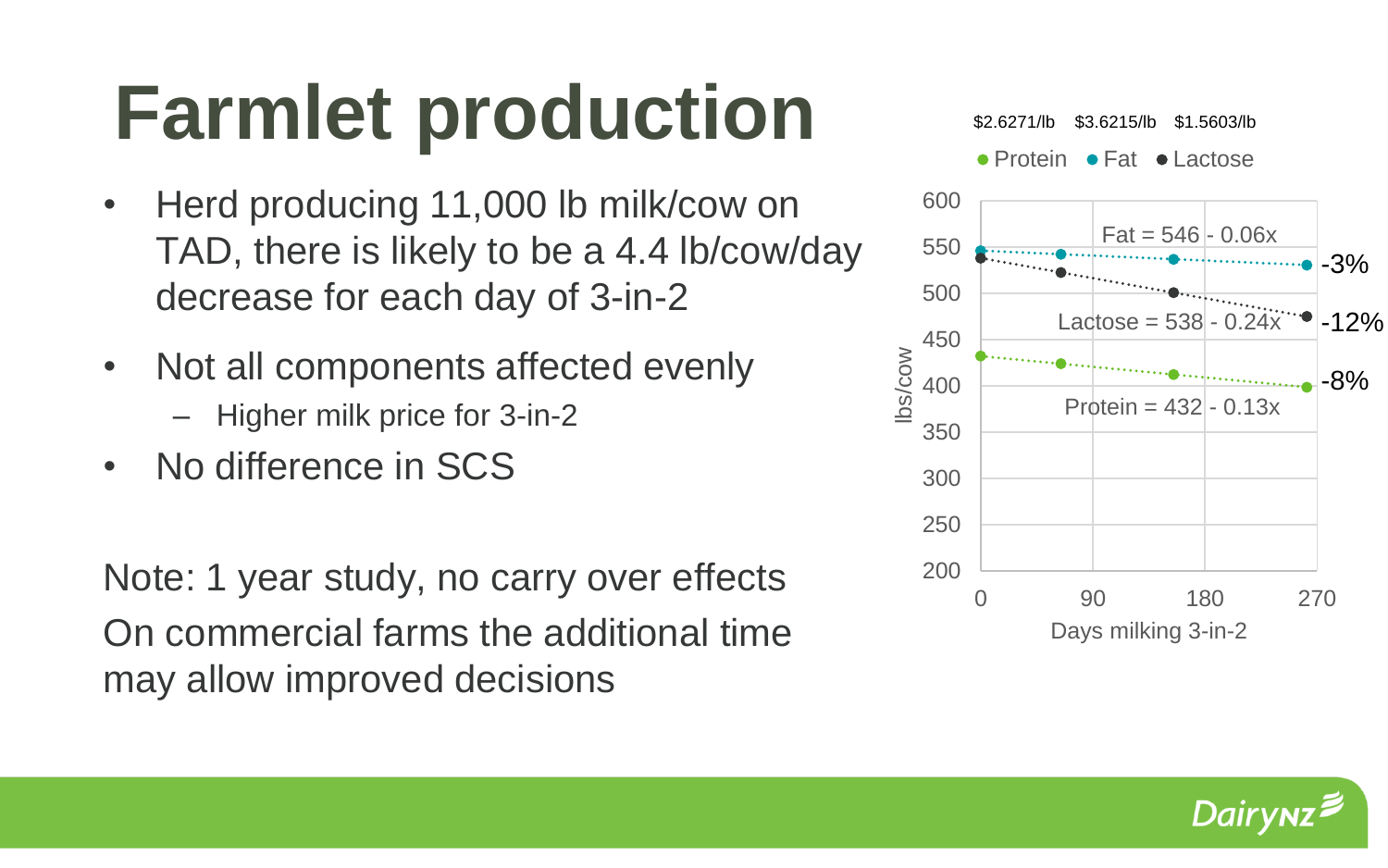# **BCS @ 8-May**

• Increased BCS

• E.g. full-season 3in2 herd BCS 4.62  $-$  ~0.25 BCS more



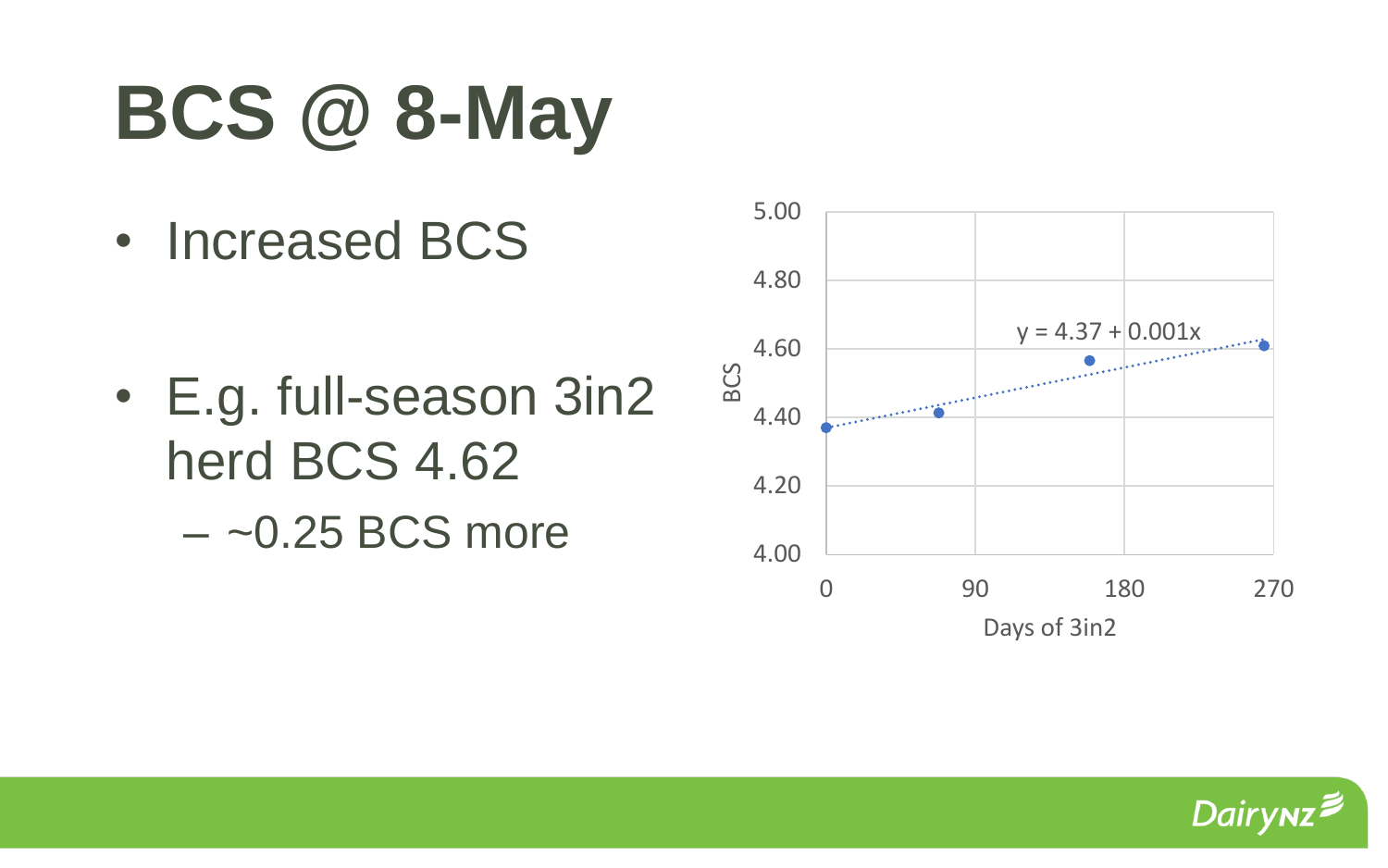# **How much flexibility?**

- 12-18-18 can still make for a long day
- Is it the number of milkings, or the timing of the milkings that affects production?
- 6 week experiment 11-Sep to 22-Oct at Ashley Dene
- 5x herds of 40 cows
- Average 34 DIM at start

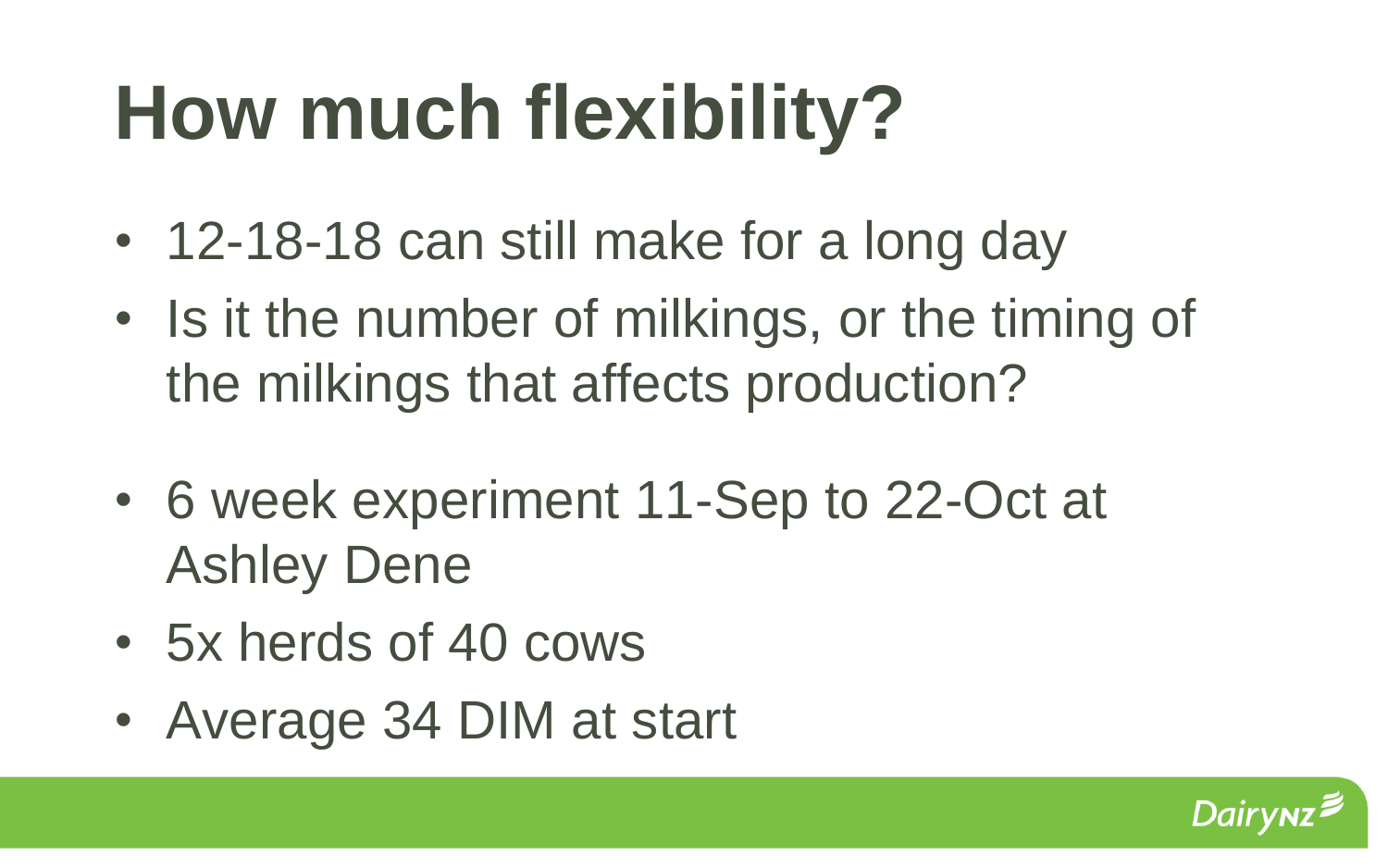### **Treatments**



Example times Experiment times

5:00am, 5:00pm, 11:00am

5:30am, 3:30pm, 10:30am

6:00am, 2:00pm, 10:00am

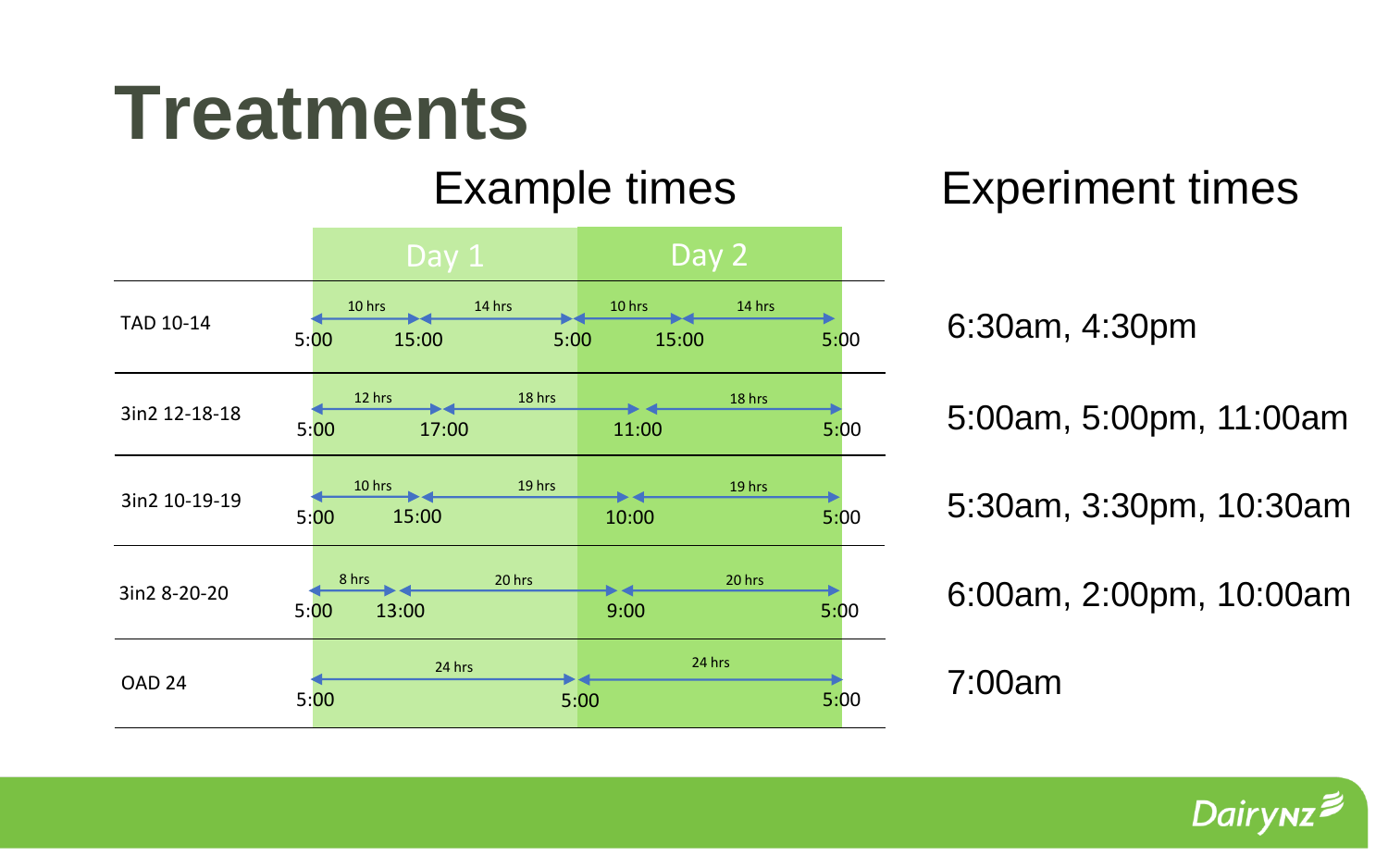## **Milk accumulation**



• Small cost to consecutive long intervals



• Fat • Protein

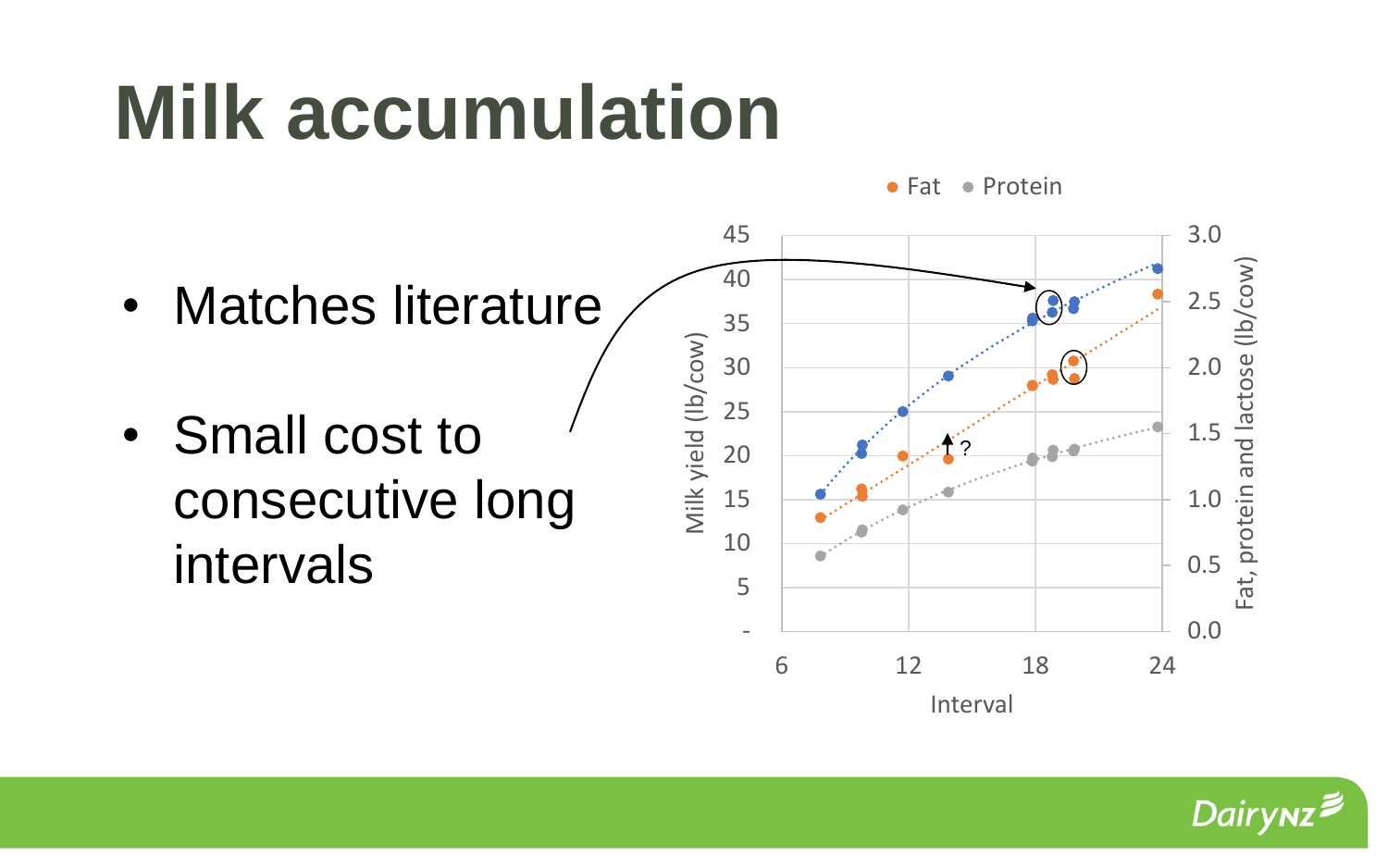### **Treatment results**



- Number of milkings more important than their timing
- Possible to use more attractive 3-in-2 milking times



Dair<sub>)</sub>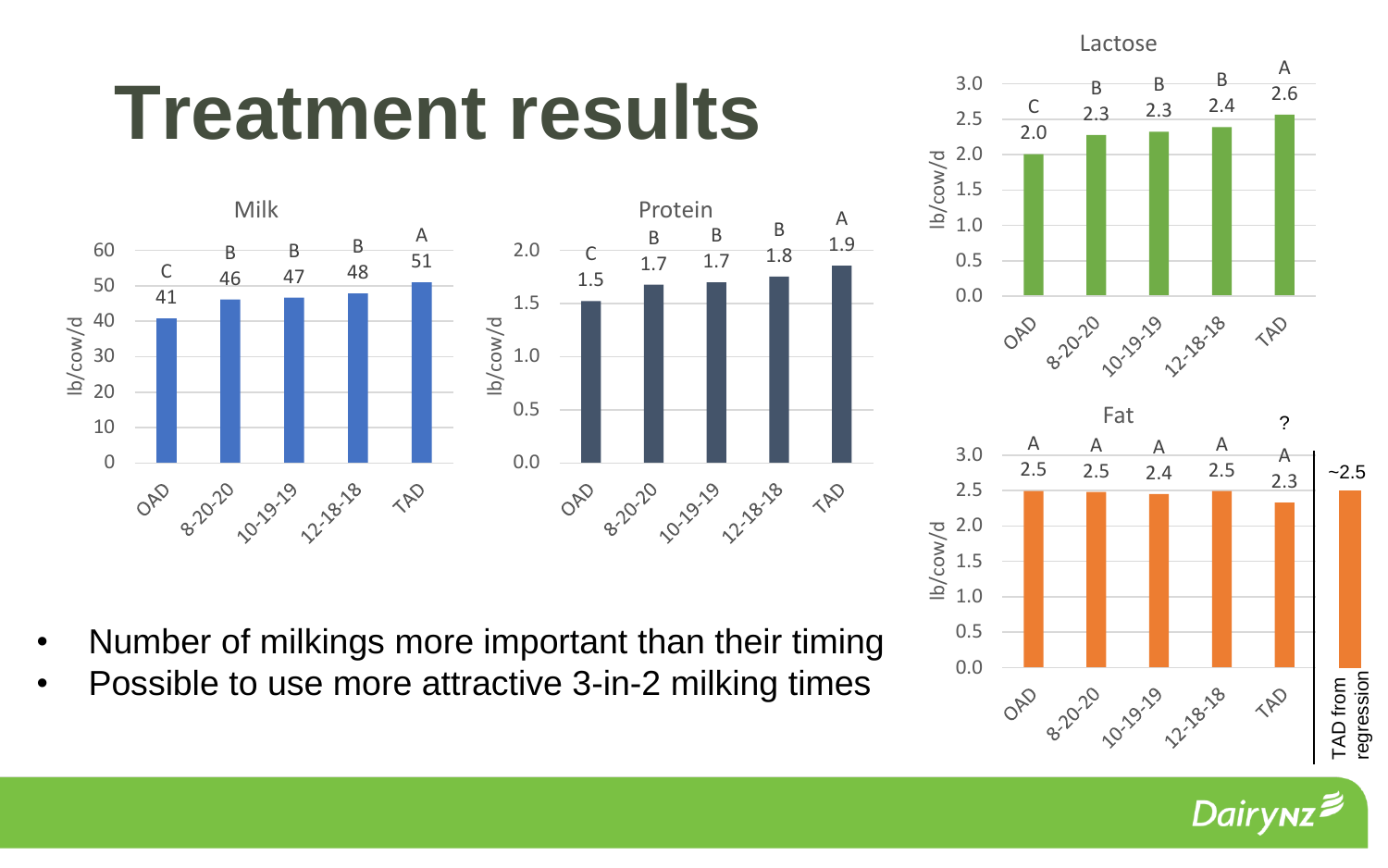### **Plenty of options**

#### **TAD 10-14 h interval**

e.g. 5am and 3pm

• Conventional

#### **TAD 8-16 h interval**

e.g. 6am and 2pm

- Later start or earlier finish  $(+)$
- Can mean less done in a day  $(-)$
- Large volume of milk to harvest in the morning  $=$ need good milking routine

#### **3in2**

- Could use flexible staff e.g. outsource a milking (+)
- Less consistency e.g. between days and weeks (-)
- 25% fewer milkings (+)

#### **10in7 (3in2 - OAD weekend)**

- OAD weekends (+)
- Consistent weeks (+)
- 29% fewer milkings (+)

#### **OAD**

- Milk any time during the day  $(+)$
- Increases pool of people available (+)